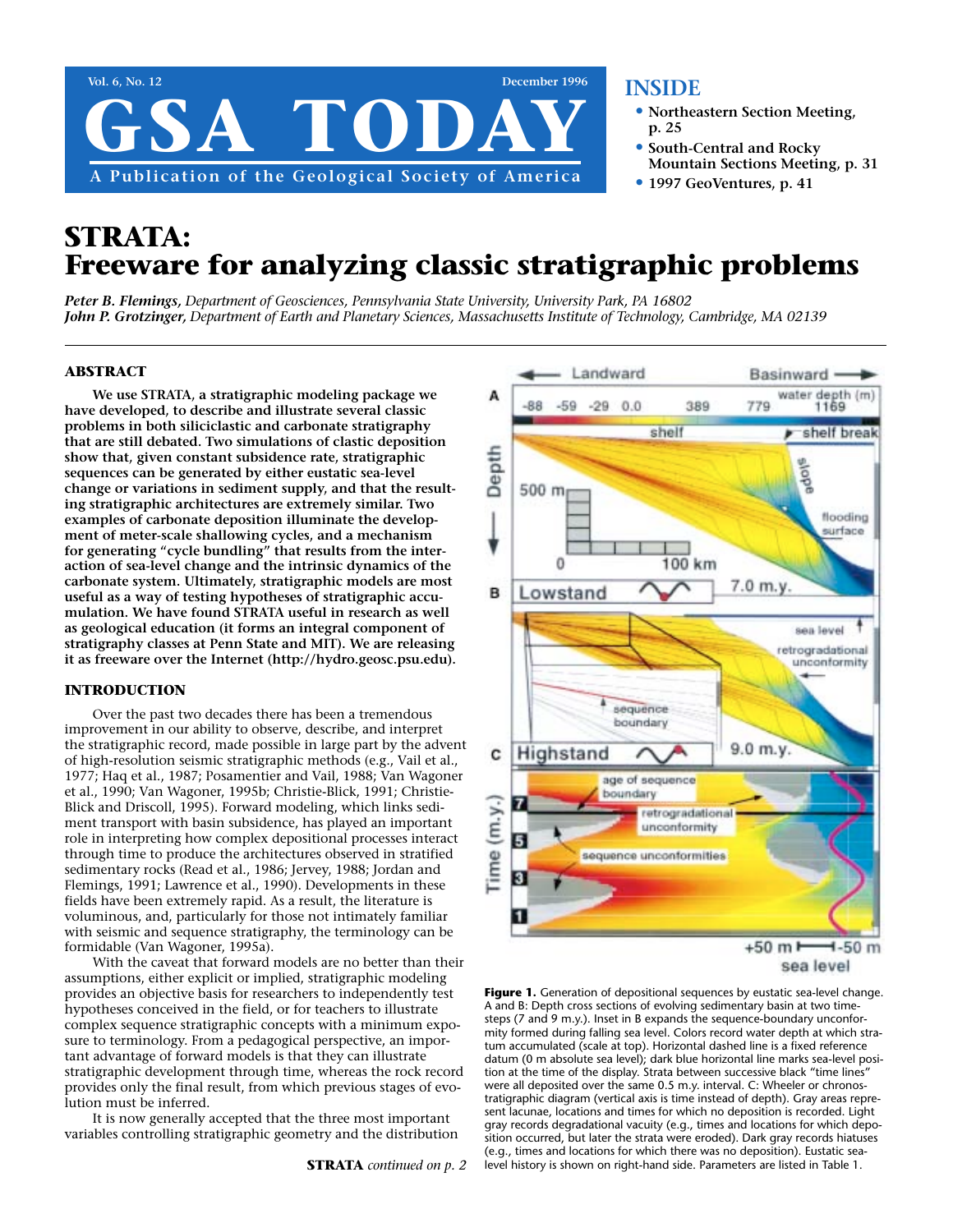## **GSA TODAY** *December Vol. 6, No. 12*

**GSA TODAY** (ISSN 1052-5173) is published monthly by The Geological Society of America, Inc., with offices at 3300 Penrose Place, Boulder, Colorado. Mailing address: P.O. Box 9140, Boulder, CO 80301- 9140, U.S.A. Periodicals class postage paid at Boulder, Colorado, and at additional mailing offices. **Postmaster:** Send address changes to *GSA Today,* Membership Services, P.O. Box 9140, Boulder, CO 80301-9140.

Copyright © 1996, The Geological Society of America, Inc. (GSA). All rights reserved. Copyright not claimed on content prepared wholly by U.S. Government employees within the scope of their employment. Permission is granted to individuals to photocopy freely all items other than the science articles to further science and education. Individual scientists are hereby granted permission, without royalties or further requests, to make unlimited photocopies of the science articles for use in classrooms to further education and science, and to make up to five copies for distribution to associates in the furtherance of science; permission is granted to make more than five photocopies for other noncommercial, nonprofit purposes furthering science and education upon payment of the appropriate fee (\$0.25 per page) directly to the Copyright Clearance Center, 27 Congress Street, Salem, Massachusetts 01970, phone (508) 744-3350 (include title and ISSN when paying). Written permission is required from GSA for all other forms of capture, reproduction, and/or distribution of any item in this journal by any means. GSA provides this and other forums for the presentation of diverse opinions and positions by scientists worldwide, regardless of their race, citizenship, gender, religion, or political viewpoint. Opinions presented in this publication do not reflect official positions of the Society.

**SUBSCRIPTIONS** for 1996 calendar year: **Society Members:** *GSA Today* is provided as part of membership dues. Contact Membership Services at (800) 472-1988 or (303) 447-2020 for membership information. **Nonmembers & Institutions:** Free with paid subscription to both *GSA Bulletin* and *Geology,* otherwise \$45 for U.S., Canada, and Mexico; \$55 elsewhere. Contact Subscription Services. **Single copies** may be ordered from Publication Sales. **Claims:** For nonreceipt or for damaged copies, members contact Membership Services; all others contact Subscription Services. Claims are honored for one year; please allow sufficient delivery time for overseas copies.

**STAFF:** Prepared from contributions from the GSA staff and membership. **Executive Director:** Donald M. Davidson, Jr. **Science Editor:** Suzanne M. Kay *Department of Geological Sciences, Cornell University, Ithaca, NY 14853* **Forum Editor:** Bruce F. Molnia *U.S. Geological Survey, MS 917, National Center, Reston, VA 22092*

**Managing Editor:** Faith Rogers **Production & Marketing Manager:** James R. Clark **Production Editor and Coordinator:** Joan E. Manly **Graphics Production:** Joan E. Manly, Adam S. McNally

#### **ADVERTISING**

Classifieds and display: contact Ann Crawford (303) 447-2020; fax 303-447-1133

Issues of this publication are available electronically, in full color, from GSA as Acrobat "Portable Document Format" (PDF) files. These can be viewed and printed on personal computers using MSDOS or MSWindows, on Macintoshes, or on Unix machines. You must use the appropriate Adobe Acrobat Reader, available for free download from GSA and other online services. The more powerful Adobe Exchange program, available from commercial software suppliers, may also be used. Download the issues of *GSA Today* and/or the appropriate Readers using the Uniform Resource Locator (URL): http://www.geosociety.org. Issues of *GSA Today* are posted about the first of the month of publication.

This publication is included on GSA's annual CD-ROM *GSA Journals on Compact Disc.* Call GSA Publication Sales for details.

Printed with pure soy inks on recyclable paper in the U.S.A.

### **STRATA: Freeware for analyzing IN THIS ISSUE**

| JIINAIA. II CEWALE TVI ANAIYZING<br>classic stratigraphic problems | 1   |
|--------------------------------------------------------------------|-----|
|                                                                    |     |
|                                                                    |     |
| Rock Stars-Charles Darwin                                          | - 8 |
| Environment Matters  10                                            |     |
| Viewpoint  13                                                      |     |
| Medlin Grants  13                                                  |     |
| Not all Good Bills Go to Heaven 14                                 |     |
| GSAF Update  16                                                    |     |
|                                                                    |     |
|                                                                    |     |
| Book Reviews  19                                                   |     |
| Conductor Praises Mile High Chorale  20                            |     |
| Award Nomination Summary  21                                       |     |
|                                                                    |     |

| Northeastern Section Meeting  25<br>South-Central and Rocky Mountain |    |
|----------------------------------------------------------------------|----|
| Sections Meeting  31                                                 |    |
| New Members                                                          | 35 |
| New Students  36                                                     |    |
| New Fellows                                                          | 37 |
|                                                                      |    |
| Contents of:                                                         |    |
| Bulletin and Geology  38                                             |    |
| Environmental & Engineering Geoscience                               | 39 |
| About People                                                         | 39 |
| Calendar  39                                                         |    |
| <b>Position Announcements from</b>                                   |    |
| Employment Service  40                                               |    |
| 1997 GeoVentures  41                                                 |    |
| Classifieds                                                          |    |

#### **STRATA** *continued from p. 1*

of unconformities are tectonic subsidence, eustasy, and sediment flux (Christie-Blick and Driscoll, 1995). Simple as it seems, separation of these variables on the basis of field data alone, or using sophisticated inversion techniques (Kominz and Bond, 1990), can be troublesome (Kendall and Lerche, 1988). In contrast, forward numerical modeling provides the user with clear information about what the role and relative importance of the different variables can be. Despite their simplicity, forward models produce remarkably realistic results and generate many of the characteristics commonly observed in the stratigraphic record.

In this paper, we use STRATA to describe and illustrate several classic problems in both siliciclastic and carbonate stratigraphy that are still debated. We hope that these simple examples will serve as a foundation for other workers to use this stratigraphic model in their own efforts to understand the stratigraphic record.

#### **SILICICLASTIC STRATIGRAPHY**

#### **Modeling Siliciclastic Deposition**

STRATA assumes that sediment transport, or flux, is proportional to slope. When combined with the assumption of conservation of mass, the result is the diffusion equation

$$
\frac{\partial h}{\partial t} = K \frac{\partial^2 h}{\partial x^2},\tag{1}
$$

where *h* is elevation, *t* is time, *K* is the diffusivity constant, and *x* is horizontal position. Equation 1 states that deposition or erosion is proportional to the change in local topographic slope. Diffusive processes are those in which the time-rate of change of some property is proportional to spatial gradients in that property (e.g., heat conduction, Darcy flow, or chemical dispersion of solutes). The advantage of this approach is that a single equation can produce a broad range of stratal geometries that result from variations in initial and boundary conditions. The disadvantage of the diffusion-based approach is that it is a gross approximation of sediment transport behavior.

This approach has been applied in a wide variety of depositional settings. Begin et al. (1981) and Kenyon and Turcotte (1985) proposed that sediment transport could be described as a diffusive process in fluvial and deltaic environments, respectively. Jordan and Flemings (1991) linked these approaches to simulate stratigraphy in an evolving basin. Kaufman et al. (1991) proposed that the diffusion constant (*K*) declined as a function of water depth in marine settings. Paola et al. (1992) derived equation 1 for braided and meandering fluvial settings, and Rivaneaes (1992) used a multicomponent diffusion equation to describe the transport of individual grain sizes.

#### **Siliciclastic Depositional Sequences**

Shallowing-upward, siliciclastic depositional sequences, overlain by relatively deep water facies, are one of the most commonly observed signatures in the stratigraphic record. Over the past century, stratigraphers have come to understand that this basic attribute can be mapped in three dimensions and through time. For example, the depositional sequence often is interpreted to record progradation (basinward shift of facies) followed by retrogradation (landward shift of facies) driven by relative changes in sea level (Vail et al., 1977; Christie-Blick and Driscoll, 1995).

Two simulations of passive margin depositional sequences are illustrated. The first is caused by absolute (eustatic) sealevel change (Fig. 1). The second is driven by changes in sediment supply (Fig. 2). We assume for both simulations that the subsidence rate is zero at the left (landward) margin and increases linearly to the right (basinward). For the first example (Fig. 1),

**STRATA** *continued on p. 3*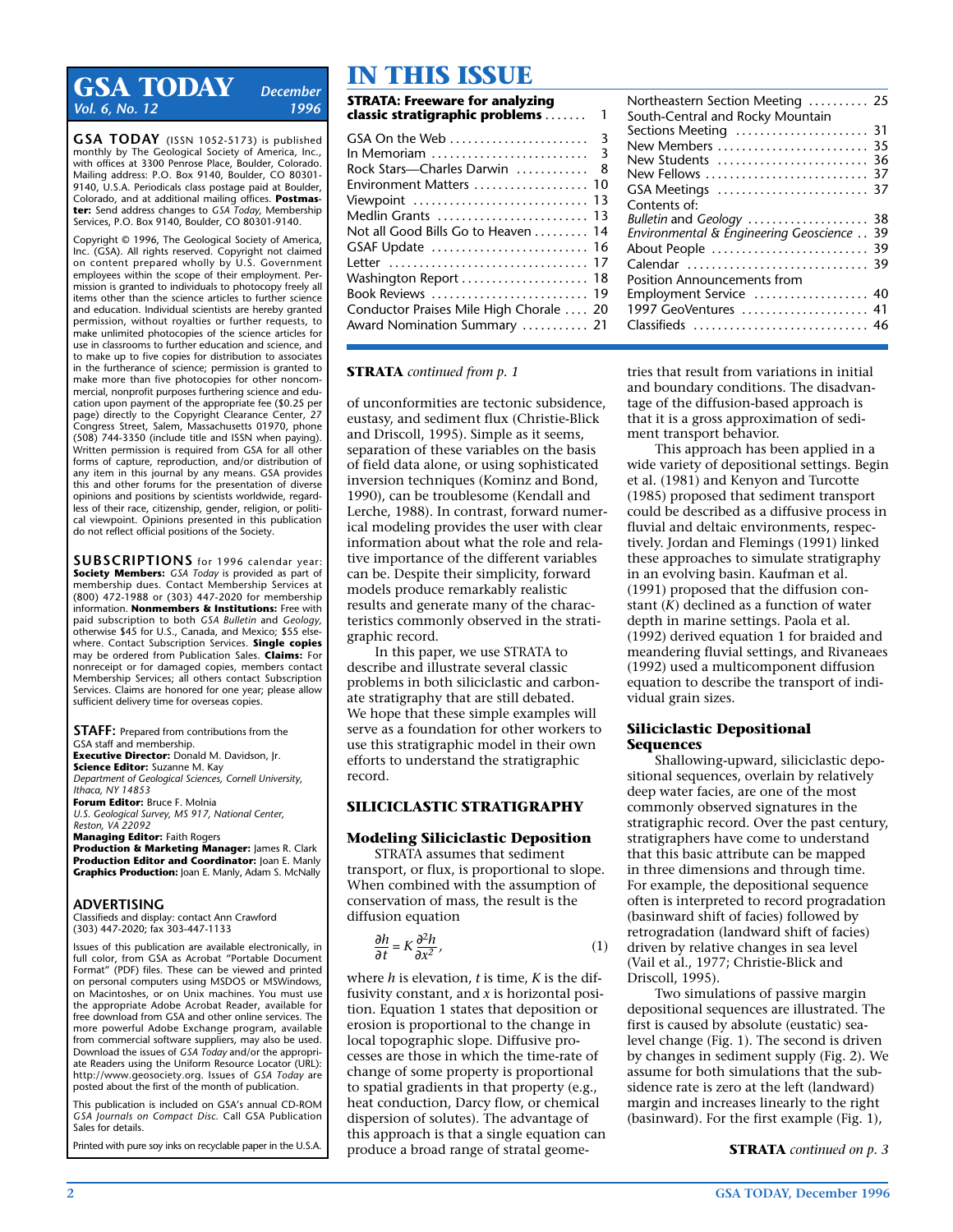

## **GSA ON THE WEB**

GSA's address on the World Wide Web is: **http://www.geosociety.org**. That will take you to our home page, and from there you can link to many informational resources. Here are some highlights:

View the **Meetings** page for 1997 Theme Submission Guidelines and proposal form. Theme Session Proposal Deadline is January 2, 1997. Complete information on the 1997 GeoVentures is also online.

Go to our **Membership** section to learn about the GSA Employment Service. You'll also find out how to become a GSA Campus Representative, or how to get Member or Student **forms to join GSA.** You'll also find information here on how to nominate a GSA member to **Fellowship** standing.

Under **Publications** you'll find our new link to the GSA Bookstore on the Web. Here's a fast, new way to shop. You can search the descriptive copy and tables of contents on all GSA books, maps, transects, Memorials, and other products in print or in production. You can read or print product descriptions, tables of contents, pricing, and other data. You can build and place a credit-card order safely via our secure Web server. The best part is that more than 200 titles are now on sale.

Also look under **Publications** for the link *GSA Data Repository,* where you'll find all entries since 1992, in Adobe Acrobat format for FTP download. These *Data Repository* entries supplement some articles in GSA's journals. This is a new, faster way to obtain these data.

Every month, you'll find tables of contents and abstracts of journal articles for *GSA Bulletin* and *Geology,* plus information for authors on preparation of articles for submission to GSA.

In the **Education** section, read about GSA's educational programs, including **PEP** (Partners for Education), and the Earth and Space Science Technological Education Project (ESSTEP). Find out about GSA's environment and public policy activities in the **Institute for Environmental Education** section.

See our **Administration** section for information on GSA Medals and Awards, and other general information about GSA.

### **In Memoriam**

**Marland P. Billings** Peterborough, New Hampshire October 9, 1996

**James H. Irwin** Oklahoma City, Oklahoma August 31, 1996

**William J. Powell** Tuscaloosa, Alabama September 1, 1995

**Albert E. Roberts** Arroyo Grande, California September 17, 1996

**Louis C. Sass** Denver, Colorado July 22, 1996

**Louis J. Simon** San Rafael, California October 4, 1996

**Terah L. Smiley** Tucson, Arizona February 29, 1996

**George Tunnell** Montecito, California July 4, 1996

#### **STRATA** *continued from p. 2*

sediment is supplied at a constant rate along the left-hand margin, no outflux is allowed to occur along the right margin, and sea level is varied sinusoidally with a 4 m.y. period and an amplitude of 50 m.

The model results are shown in the form of a lithostratigraphic cross section at two different times during the evolution of this basin (Fig. 1, A and B). At each point in the simulation, the depositional surface has a flat "shelf" on the landward (left) side which merges with a steeper "slope" on the basinward (right) side (Fig. 1A). This geometry is simulated by varying the diffusion constant (*K*) so that it decreases as a function of water depth; this approximates the more efficient sediment transport found in the fluvial and shallow-marine environment relative to that in the deeper marine environment.

Shelf sediments are deposited at shallow depths (shaded yellow to red in Fig. 1). In contrast, slope sediments are deposited in deeper water (shaded in blue). The boundary between the shelf and slope is referred to as the shelf break (Fig. 1A).

Lowering and subsequently raising absolute sea level (Fig. 1, A and B) produces progradation (migration of the shelf break basinward [right]) (Fig. 1A) followed by retrogradation (migration of the shelf break landward [left]) (Fig. 1B). Maximum progradation is coincident with the eustatic sea-level lowstand (dark blue line in Fig. 1A is 50 m below dashed line, which is a fixed datum). Maximum retrogradation occurs slightly before the highstand in sea level (Fig. 1B).

The model generates two unconformities. The first unconformity is the sequence boundary and is formed during sea-level fall; this unconformity develops

on the landward side of the basin (left). As the shelf break migrates basinward during progradation, the unconformity also propagates basinward. This unconformity exposes older strata to erosion and is marked by the intersection and truncation of the timelines at the topographic surface (Fig. 1A). This unconformity is then onlapped during the ensuing retrogradation (Fig. 1B, inset). The second unconformity is a marine unconformity formed during retrogradation. During sea-level rise, the relict shelf break is eroded (Fig. 1B) before it is ultimately overlain by downlapping strata during the ensuing progradational cycle. A chronostratigraphic plot known as a Wheeler diagram (Fig. 1C; Wheeler, 1964) is particularly useful for visualizing how unconformities develop in time. Both the progradational

#### **STRATA** *continued on p. 4*

|  | TABLE 1. PARAMETERS FOR FIGURES 1, 2, 4, AND 5 |  |  |  |
|--|------------------------------------------------|--|--|--|
|--|------------------------------------------------|--|--|--|

| Fig. | Width<br>(km) | Subsidence<br>rate<br>(mm/yr) | Nonmarine<br>diffusion<br>constant<br>(m <sup>2</sup> /yr) | Marine<br>diffusion<br>constant<br>(m <sup>2</sup> /yr) | Sea-level<br>1st order<br>amplitude<br>(m) | Sea-level<br>1st order<br>period<br>(m.y.) | Sea-level<br>2nd order<br>amplitude<br>(m) | Sea-level<br>2nd order<br>period<br>(m.y.) | Sediment<br>flux<br>(m <sup>2</sup> /yr) | Max.<br>carbonate<br>sed. rate<br>(mm/yr) |
|------|---------------|-------------------------------|------------------------------------------------------------|---------------------------------------------------------|--------------------------------------------|--------------------------------------------|--------------------------------------------|--------------------------------------------|------------------------------------------|-------------------------------------------|
|      |               |                               |                                                            |                                                         |                                            |                                            |                                            |                                            |                                          |                                           |
|      | 300           | 0.200                         | 50,000                                                     | 200                                                     | 50.00                                      | 4.00                                       | 0.000                                      | $\overline{a}$                             | 20                                       |                                           |
|      | 300           | 0.200                         | 50,000                                                     | 200                                                     | 0.00                                       | $\overline{\phantom{0}}$                   |                                            | $\overline{\phantom{a}}$                   | Variable<br>$0 - 40$                     |                                           |
| 4    | 150           | 0.027                         | 10                                                         | 10                                                      | 2.00                                       | 0.724                                      | 1.750                                      | 0.120                                      | 0.00                                     | 0.30                                      |
|      | 600           | 0.029                         |                                                            |                                                         | 1.00                                       | 0.100                                      | $\overline{\phantom{0}}$                   | $\sim$                                     | 0.00                                     | 0.50                                      |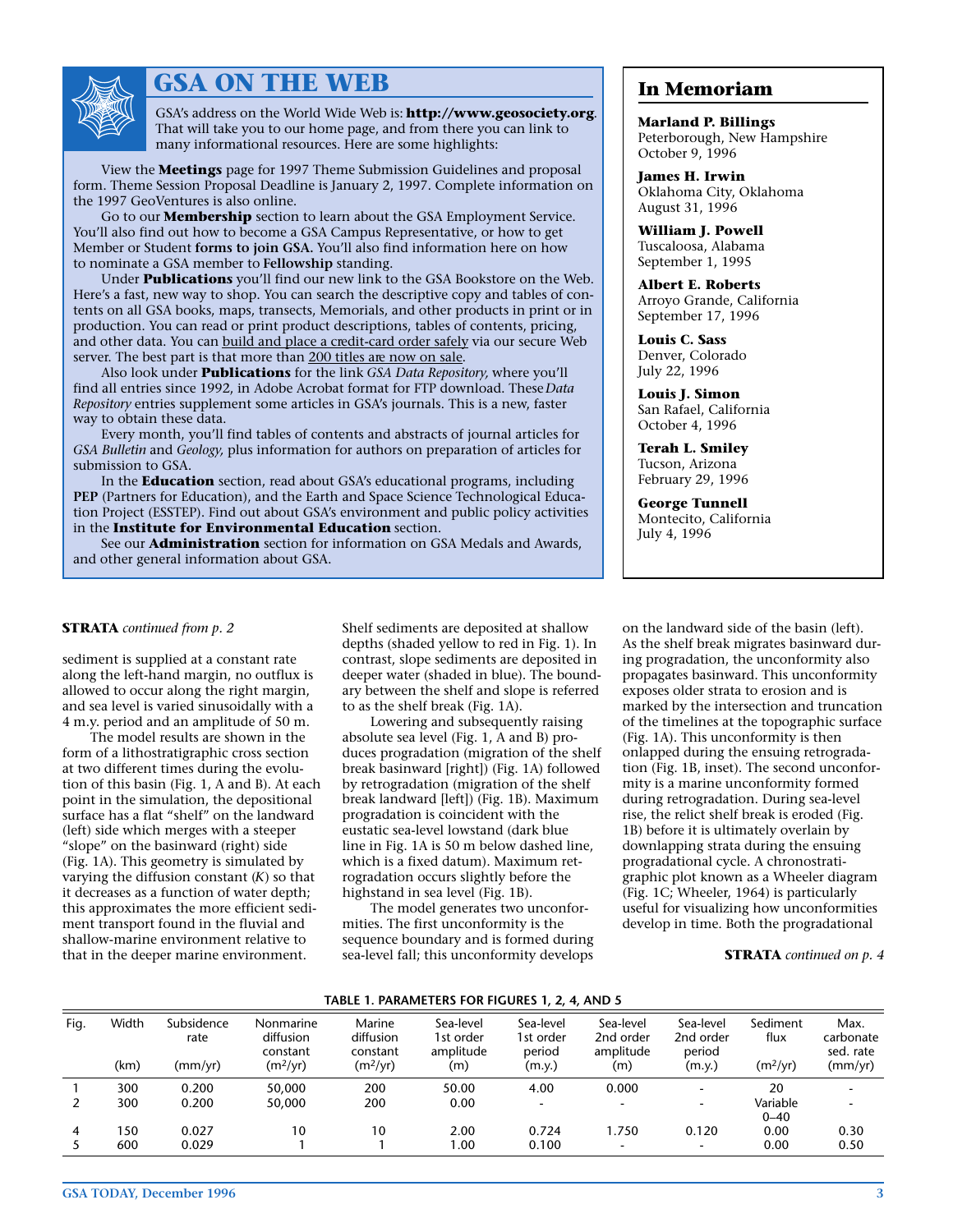#### **STRATA** *continued from p. 3*

(sequence boundary) and the retrogradational unconformities are clearly illustrated.

The simulated stratigraphy (Fig. 1) captures much of what we observe in depositional sequences and provides insight as to how these stratigraphic architectures might evolve. Sequence boundaries are formed during sea-level fall as the landward unconfor-



**Figure 2.** Generation of sequences by variable sediment supply. Simulation is identical to Figure 1 except that eustatic sea level does not change, but sediment supply does. A: Lithostratigraphy. B: Wheeler diagram illustrates that unconformities are formed during times 40<sup>F</sup>  $\overline{10}$ Sediment Flux  $(m^2/yr)$ 

of decreasing sediment supply. Note similarity of Figure 2 to Figure 1, even though the driving mechanism is different. Parameters are listed in Table 1.



**Figure 3.** The Milroy Member of the Middle Ordovician Loysburg Formation (person at lower right is about 2 m tall). Four of the six measured carbonate cycles are visible; the dashed lines delineate their tops. Darker rock is the subtidal facies; lighter rock is the intertidal facies. Cycle thicknesses are greater at the base and thinner in the middle. Located at intersection of Rt. 322 and Rt. 26, State College, Pennsylvania.

mity steps basinward (Fig. 1, A and C). When the rate of sea-level fall decreases, the unconformity is covered by sedimentation (onlapped) progressively from right to left (Fig. 1, B and C). During this time, subsidence continues in the basinward zone (right), and the old shelf break is drowned and eroded. This retrogradational unconformity is analogous to a transgressive ravinement surface (e.g., Nummedal and Swift, 1987). Above this unconformity, a marine flooding surface is formed (marked by blue over orange in Fig. 1B). Between any two progradational unconformities (which form sequence boundaries) lies one depositional sequence. Figure 1C suggests that sequence boundary unconformities shrink basinward and ultimately converge with the overlying flooding surfaces as actually observed in outcrop (e.g., Van Wagoner, 1995b).

The temporal evolution of the sequence boundary unconformity portrayed here (Fig. 1C) has important implications for the interpretation of the timing of eustatic sea-level change. The approach espoused by Vail (1977) is to assume that onlap of the sequence boundary occurs slowly through time and that offlap, or formation of the sequence boundary, is instantaneous. In contrast, the results presented here suggest that erosion starts at the landward (left) side much earlier than at the basinward (right) side, as was originally predicted by Wheeler (1964). In accordance with the original prediction of Pitman (1978) and with the current Exxon approach to interpreting the timing of sea-level fall (Posamentier and Vail, 1988), the maximum rate of sea-level fall (the time of minimum creation of accommodation space) is roughly coincident with the onset of onlap of the sequence boundary (Fig. 1C) (see Christie-Blick and Driscoll [1995] for further discussion).

#### **Flux-Driven Depositional Sequences**

We contrast the eustatically driven depositional sequence (Fig. 1) with one driven by sediment supply (Fig. 2). Sediment supply is input from the left margin and changes sinusoidally with an amplitude of 20 m2/yr and a period of 4 m.y. (Fig. 2B). Progradations and retrogradations correlate to increases and decreases in the rate of sediment supply. The progradational unconformity, or sequence boundary, is formed during times of decreasing sediment supply, while the retrogradational unconformity is formed during times of increasing sediment supply (Fig. 2B). In this case, the age of the sequence boundary (determined by the age of the first strata to onlap the unconformity) slightly postdates the maximum rate of decrease in sediment supply (Fig. 2B). This occurs in much the same manner as in the case of a sealevel–driven sequence (Fig. 1), for which the age of the unconformity immediately postdates the maximum rate of fall in sea level. The sediment-flux–driven simulation (Fig. 2) is extremely similar to the sea-level–driven example (Fig. 1).

This illustrates the complexity of the base-level concept. Variable sediment supply, coupled with constant subsidence, naturally results in stacked depositional sequences. Galloway (1989) emphasized that certain depositional sequences are driven by delta-lobe switching, rather than eustasy. STRATA (Fig. 2) clearly supports the plausibility of this alternative mechanism. Furthermore, unlike the prediction of Christie-Blick (1991), it appears to generate depositional sequences that are essentially indistinguishable from those generated by sea-level change. Jordan and Flemings (1991) showed that variable subsidence also can generate stratigraphic sequences, but we do not explore this here.

#### **CARBONATE STRATIGRAPHY**

Carbonate sedimentation differs fundamentally from clastic sedimentation, because most carbonate sediments are produced within, rather than external to, the sedimentary basin. Therefore, carbonate sediment generally does not undergo the extreme lateral sediment transport typical of siliciclastic sediment (Wilson, 1975). Studies of modern carbonate depositional environments show that carbonate production rates are extremely high in shal-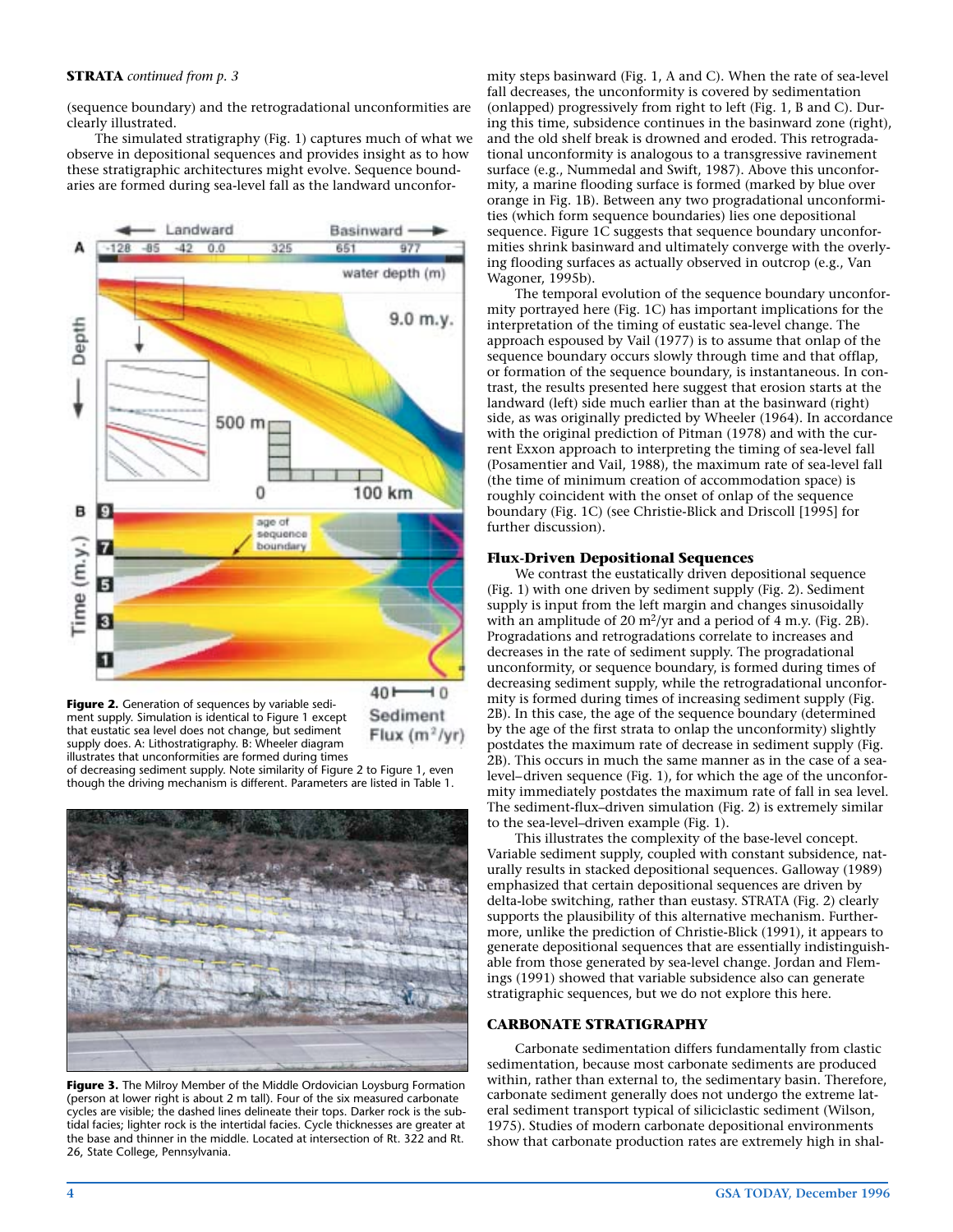

**Figure 4.** A: Fischer plot (left) and measured section of Milroy Member (right). B: Lithostratigraphy and Wheeler diagram simulated by STRATA. Red horizontal lines mark 0.12 m.y. intervals, which correspond to the cycle durations. Gray zones are disconformities. Parameters are illustrated in Table 1. The 0.725 m.y. duration of this section was calculated by dividing the thickness of these rocks (19.5 m) by the mean accumulation rate (during the Middle Ordovician) of these strata (0.027 mm/yr). Similarly, the 0.12 m.y. cycle duration is interpreted by dividing the total duration (0.725 m.y.) by the number of cycles (six).

low water (1–1000 mm/yr) but decline rapidly within a few tens of meters of water depth (Schlager, 1981). STRATA approximates this behavior by assuming that carbonate production is an exponentially declining function of water depth.

#### **Meter-Scale Shallowing-Upward Cycles**

Meter-scale shallowing-upward cycles have been an essential component of carbonate platforms for at least the past 2 b.y. of Earth history. Their origin has been hotly debated (e.g., do these cycles record orbital forcing of global climate?); compare Goodwin and Anderson (1985), Algeo and Wilkinson (1988), and Koerschner and Read (1989). Modeling studies, beginning with those of Read et al. (1986), have helped quantify processes that occur on time scales shorter than the constraints offered by biostratigraphy and longer than human observation or radiocarbon dating can calibrate.

A simple example of how STRATA can be used to provide insight into understanding the origin of these shallowing-upward cycles is based on observations of the Middle Ordovician Milroy Member of the Loysburg Formation of central Pennsylvania (Figs. 3, 4A). Six successive shallowing-upward cycles progressively thicken and thin. Figure 4A illustrates a plot of differential cycle thickness through time (Fischer diagram) in which, through the assumption that cycle duration is constant, the progressive



**Figure 5.** A: Cycle bundling as a result of "autocyclic" sedimentation dynamics. A 0.1 m.y. sea-level oscillation with a 1 m amplitude is imposed on a subsiding basin. Five cycles (circled numbers) are formed during the rising limb of the 0.1 m.y. sea-level change (fifth cycle has not yet formed for last 0.1 m.y. cycle). Deposition results in aggradation to sea level when it then stops for the 7000 yr lag time before it begins again; fortuitously, 5:1 cycle bundling is produced. B: In this Wheeler diagram, major unconformities tie to falling sea level. High-frequency cycles are diachronous, intersecting progressively younger time lines from right to left. Cycles are thickest at the base, during the maximum rate of rise of long-term sea level. Parameters used are illustrated in Table 1.

deviations in cycle thickness can be used to infer changes in accommodation space through time (Fischer, 1964; Read and Goldhammer, 1988; Sadler et al., 1993). One interpretation of Figure 4A is that sea level rose and then fell in a sinusoidal fashion over the 0.725 m.y. duration of these rocks. However, we note that the total number of cycles used in this analysis is well below the minimum required for the result to be rigorously valid (Sadler et al., 1993).

In a forward model of this outcrop (Fig. 4B), we impose a long-term eustatic sea-level change with an amplitude of 2.0 m and a period of 0.725 m.y. (see red curve on Wheeler diagram, Fig. 4B). On top of this we impose a high-frequency oscillation of 1.75 m and a period of 0.12 m.y. To simulate the biologic inertia associated with recolonization of the sea floor and "jump starting" the carbonate factory, we impose a lag-time of 5000 yr in carbonate production following complete shallowing to sea level (lag depth rather than lag time, or a combination of both, is possible with STRATA).

In an illustration of six modeled shallowing-upward cycles (Fig. 4B), the modeled and observed cycle thicknesses are similar; furthermore, both the observed and modeled cycles show that thicker cycles have a greater component of deeper water facies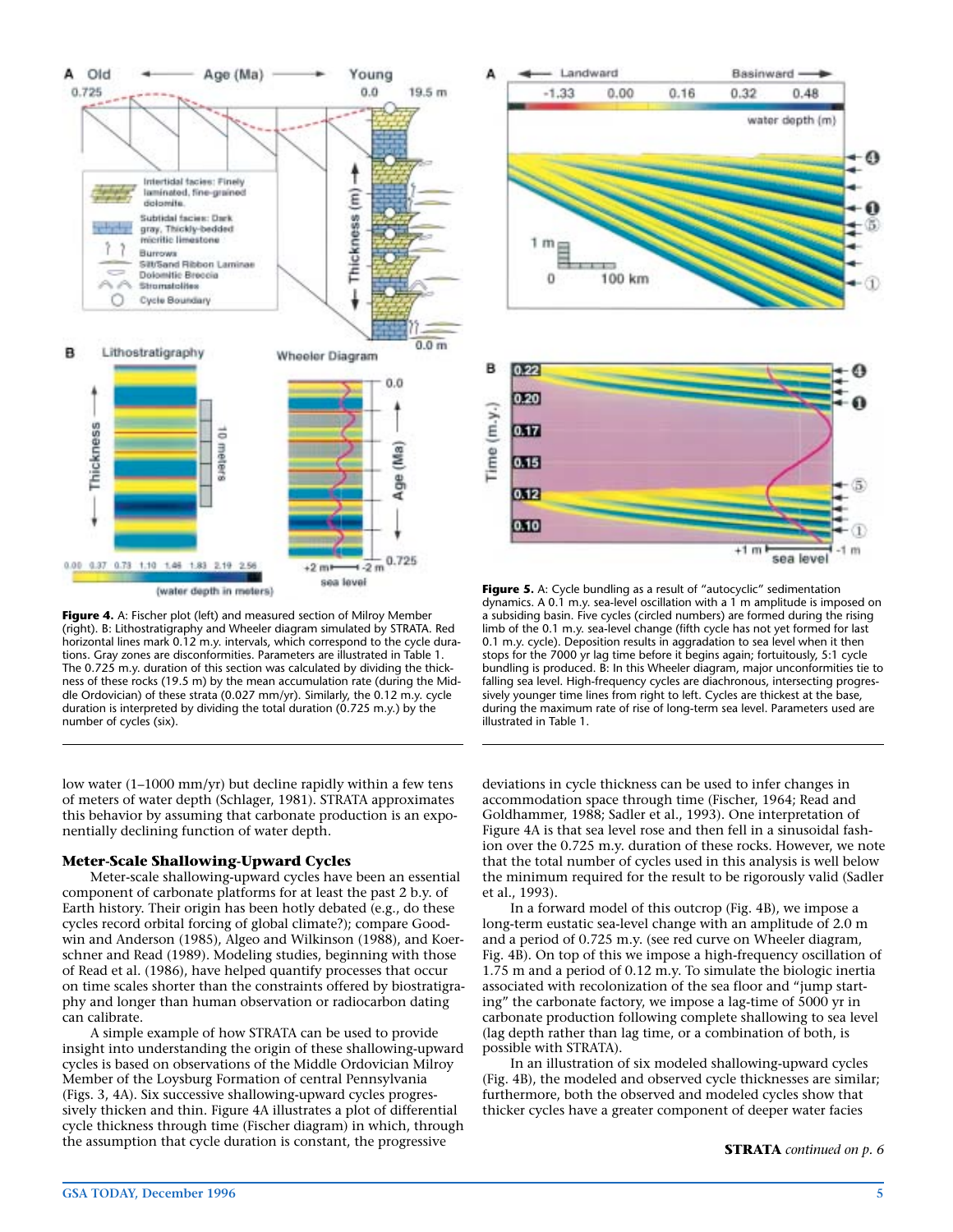#### **STRATA** *continued from p. 5*

(dark blue) than thinner cycles. All of the modeled cycles shallow asymmetrically upward, as is observed in the outcrop. The Wheeler diagram (Fig. 4B) shows that the unconformities at the top of each shallowing-upward cycle are associated with the falling limb of the high-frequency sealevel change. In contrast, the base of each cycle is associated with the rising limb of each high-frequency sea-level change. During the times of long-term rise in sea level, which correspond to the thick cycles at the bottom and top of the section, the lacunae (disconformities) present between successive cycles are of a much smaller duration than those present during the falling limb of the sea-level cycle. During the long-term fall in sea level (the middle three cycles), the majority of time is recorded by a hiatus, because sea level is falling faster than subsidence and the shelf is exposed. Significantly, the Wheeler diagram shows that over half of the geologic time represented by the section is not recorded by rocks, similar to results previously obtained by Read et al. (1986), Grotzinger (1986), and Wilkinson and Drummond (1993) for other cyclic strata deposited under conditions of minimal long-term accommodation increase. STRATA suggests that these hiatuses may be preferentially partitioned within the rock record as a function of sea-level change (however, see below and Fig. 5 for an alternative explanation of hiatal origins). Finally, we note that even with the relatively slow sedimentation rate used, it is impossible to generate deepeningupward cycles without a lag time or a lag depth, because sea level is varying by only 1 m and sedimentation can always keep up with sea level.

#### **Cycle Bundling**

As a last example (Fig. 5), it is interesting to couple the long-term evolution of a carbonate shelf with high-frequency sea-level change. In this case, subsidence increases linearly from left to right. Two orders of high-frequency, shallowingupward cycles are present, consisting of thicker cycles driven by sea-level change (0.1 m.y. period, 1.0 m amplitude) and thinner cycles that arise solely from the interaction between differential subsidence and sediment production. The latter mechanism for cycle generation is often referred to as "autocyclicity" (Ginsburg, 1971; Bosellini and Hardie, 1973; Wilkinson, 1982). The thicker cycles are defined by a systematic, upward decrease in the thickness of the thinner cycles that is related to the decreasing accommodation associated with the 0.1 m.y. sea-level oscillation. Cycle asymmetry in both sets results from the intrinsic lag time in carbonate production following complete shallowing to sea level. However, the

"cycle bundling" does not result from nested sea-level oscillations, but rather reflects the lag in sedimentation, following shallowing to sea level. The shelf aggrades to sea level during the 0.1 m.y. cycle, but carbonate production shuts off, and the shelf subsides for 7000 yr every time it reaches sea level. This may occur numerous times as long as accommodation space is available. Here, through a fortuitous (but not unreasonable) combination of subsidence, lag time, and eustatic periods, this results in approximately 5:1 "bundling." This is interesting given that the observation of similar bundling in the rock record has been interpreted and modeled assuming multiple sea-level oscillations with frequencies (~0.1 and 0.02 m.y.) corresponding to the Milankovitch periods (Goldhammer et al., 1987; Goodwin and Anderson, 1985). Drummond and Wilkinson (1993) also investigated this behavior with a one-dimensional model.

In Figure 5A, the upward-shallowing cycles can be seen prograding in the direction of decreasing subsidence, away from the shelf margin and toward the inner part of the shelf (right to left). This pattern results not from any dependency on slope (there is no diffusive component) or other directional sediment transport terms, but because of the influence of lag time (lag depth produces similar geometry) operating in concert with differential subsidence. As the shelf is continuously flooded following the lowstand in the 0.1 m.y. sealevel period, the lag time progressively turns on and then off, allowing sedimentation and aggradation to occur. Accordingly, the time at which the sedimentation lag turns off is diachronous and so is the time at which shallowing to sea level takes place at any given point on the shelf. Both decrease in age up dip (to the left). The final result is that sedimentation at any point is aggradational, but the geometry of the cycle is progradational and the cyclic facies are markedly diachronous. A Wheeler diagram illustrates that the prominent unconformities correspond to the times of sea-level fall associated with the 0.1 m.y. oscillation (Fig. 5B). In contrast, the high-frequency cycles are unrelated to eustatic sea level and are diachronous, crossing time lines from right to left (Fig. 5B).

#### **DISCUSSION**

Examples from clastic and carbonate sedimentation illustrate how simple forward models can be used in conjunction with observation to provide insight into our interpretation of the stratigraphic record. The examples presented are not original, but have been chosen to illustrate STRATA's capabilities (and limitations) in addressing some of the classic (as well as more modern) problems in stratigraphy. The main goal of this paper is to demonstrate that simple physical descriptions of depositional processes, when integrated through time, can predict realistic stratigraphy. The modeling predicts the development of specific stratigraphic geometries and therefore provides independent tests of how rocks and unconformities are distributed in the stratigraphic record.

We emphasize that any model is only as good as its assumptions. This is particularly shown by the two clastic and carbonate examples. Depositional sequences in clastic rocks can be generated by variations in sediment supply, sea level, or subsidence. Cyclic carbonates can result from either extrinsic or intrinsic processes. Ultimately, perhaps, stratigraphic modeling is most useful in establishing the limits of our ability to reasonably distinguish driving variables based on existing data sets. Thus, modeling becomes a very useful tool in suggesting approaches to a new generation of field experiments required to test competing hypotheses.

Finally, we have found modeling to be a great asset to all students of stratigraphy. Although we have provided only a few simple examples, there are an infinite variety of questions a stratigrapher may ask. We hope that by releasing this software, we will allow students to pursue those questions independently. STRATA may be downloaded at http://hydro.geosc. psu.edu. Several additional stratigraphic examples are also presented therein.

#### **ACKNOWLEDGMENTS**

Many of the ideas presented in this paper have arisen from discussions, debates, and arguments in our stratigraphy classes at Penn State and MIT. In addition, we thank N. Christie-Blick, B. Demicco, B. Ginsburg, B. Goldhammer, L. Hardie, T. Jordan, C. Kerans, D. Osleger, M. Patzkowsky, R. Slingerland, F. Read, and B. Wilkinson for discussions and debates over the years. We thank C. Brett, M. Patzkowsky, T. Jordan, and D. Osleger for reviewing the manuscript. Jamie Morris wrote the graphical interface for STRATA and maintains the STRATA web site. A. Hoover measured the stratigraphic section in Figure 4. S. Nelson assisted in manuscript preparation. Funding for developing STRATA was provided by grants from Chevron (Flemings and Grotzinger), by a Shell Foundation Fellowship (Flemings) and by National Science Foundation grant EAR-9058119 (Grotzinger).

#### **REFERENCES CITED**

Algeo, T. G., and Wilkinson, B. H., 1988, Periodicity of mesoscale Phanerozoic sedimentary cycles and the role of Milankovitch orbital modulation: Journal of Geology, v. 96, p. 313–322.

Begin, S. B., Meyer, D. F., and Schumm, S. A., 1981, Development of longitudinal profiles of alluvial chan-

**STRATA** *continued on p. 7*